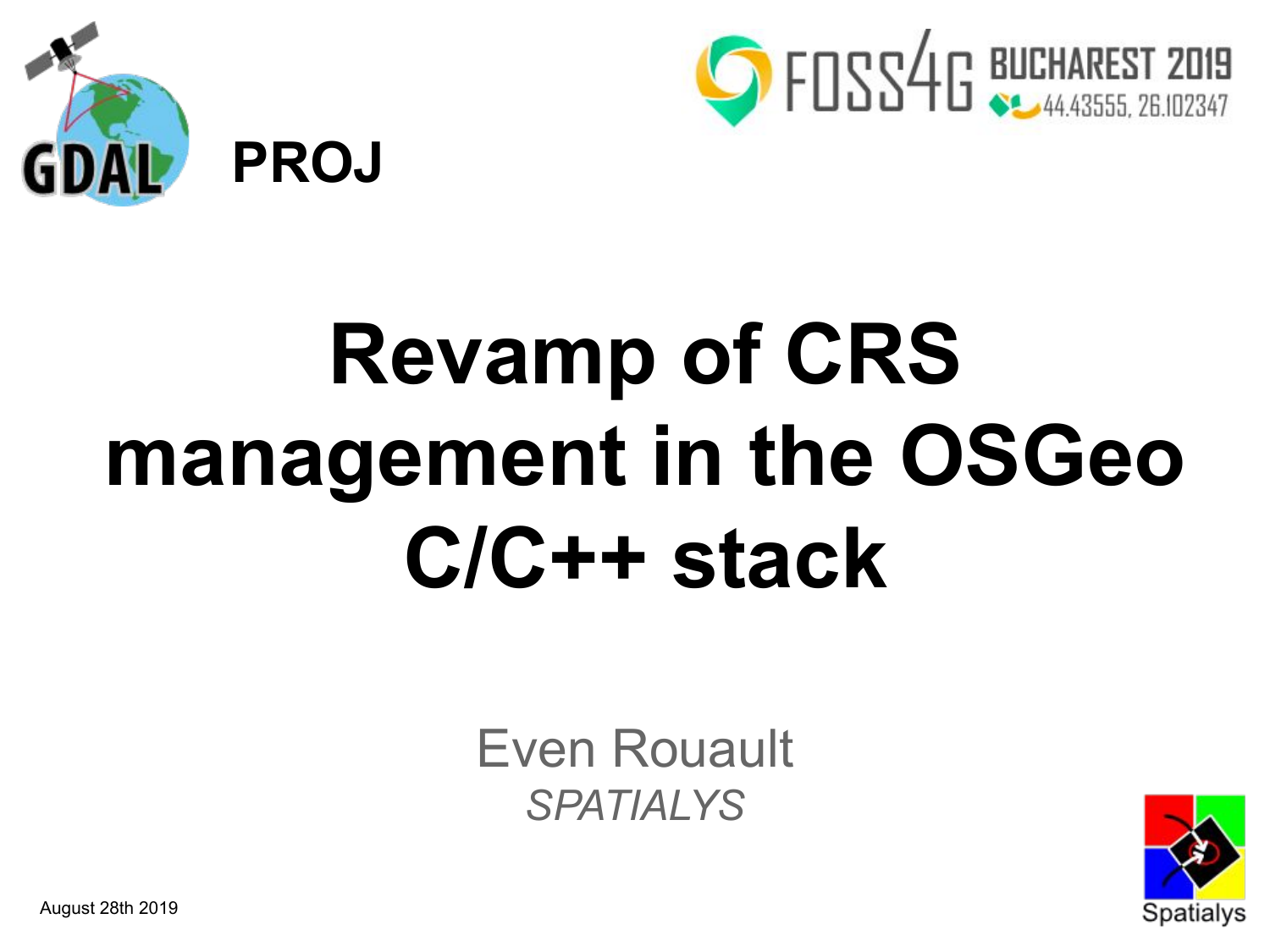## **Past situation: CRS dictionaries**



### **libgeotiff**

Ingests EPSG database, do various manipulation and generates many CSV files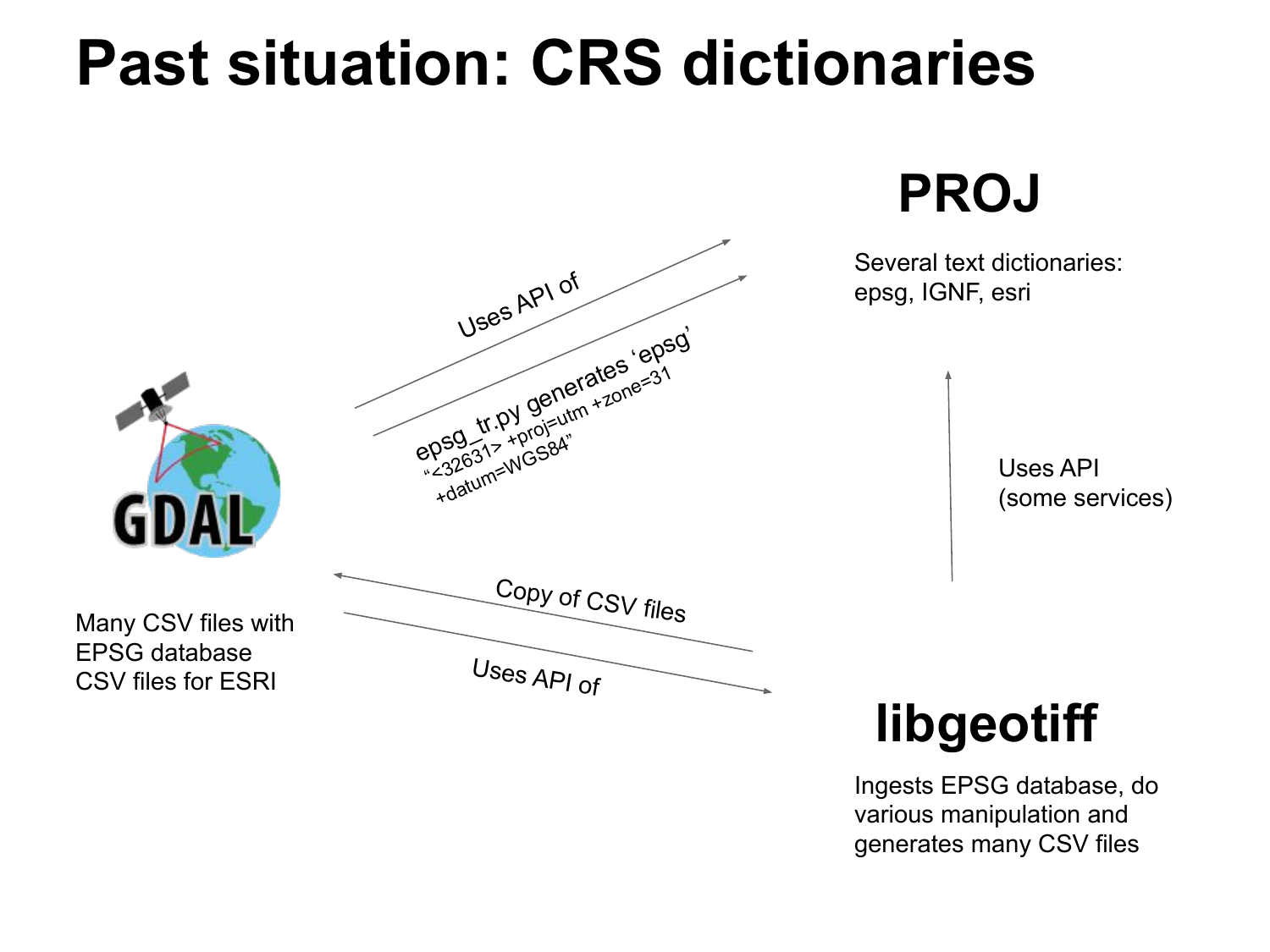

Source: https://en.wikipedia.org/wiki/File:Good\_the\_bad\_and\_the\_ugly\_poster.jpg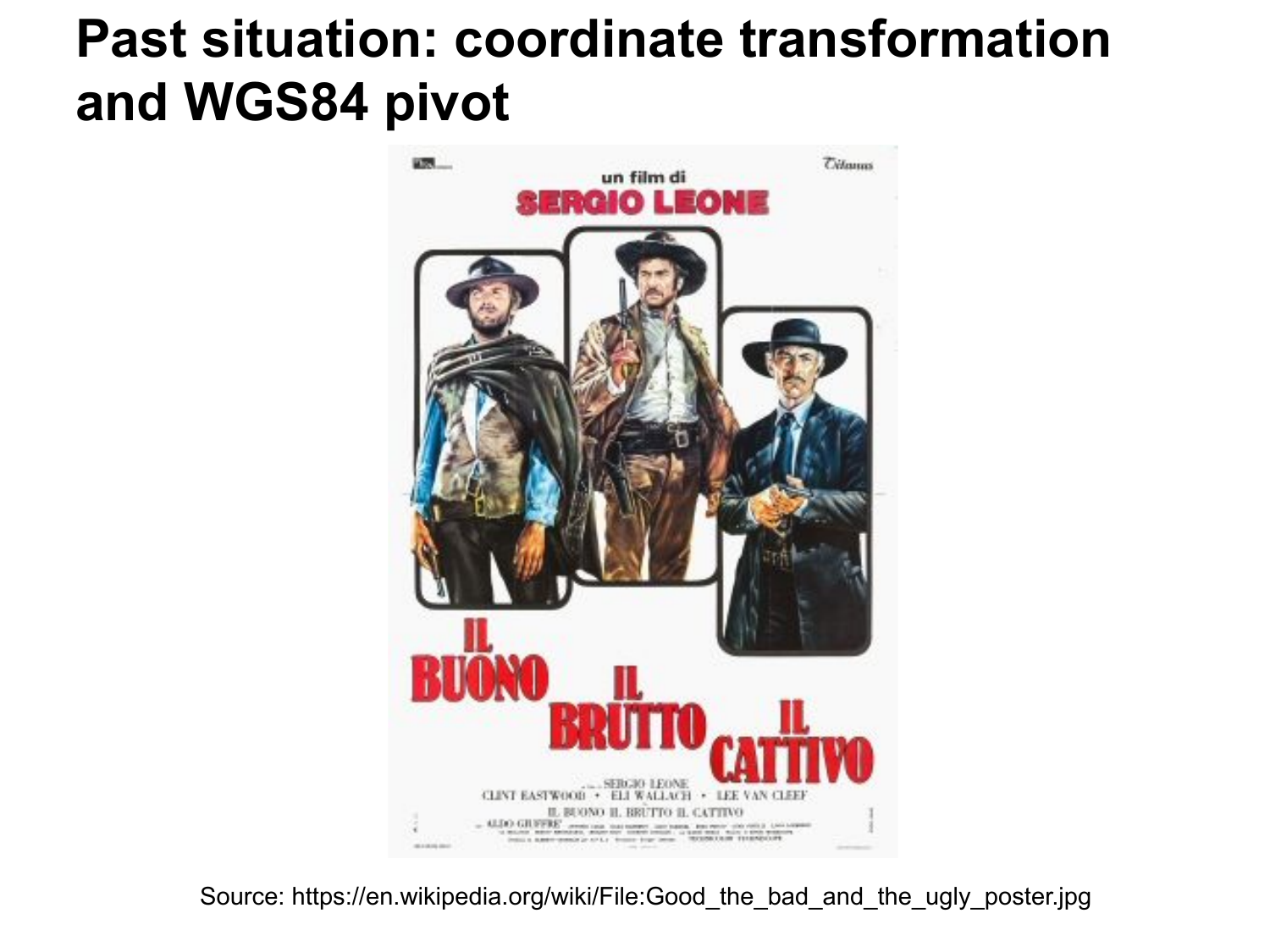The good

UTM zone 31 / WGS84 (EPSG:32631)

# projection

WGS84 lat/long (EPSG:4326) Inverse map

Accuracy: ~ nanometre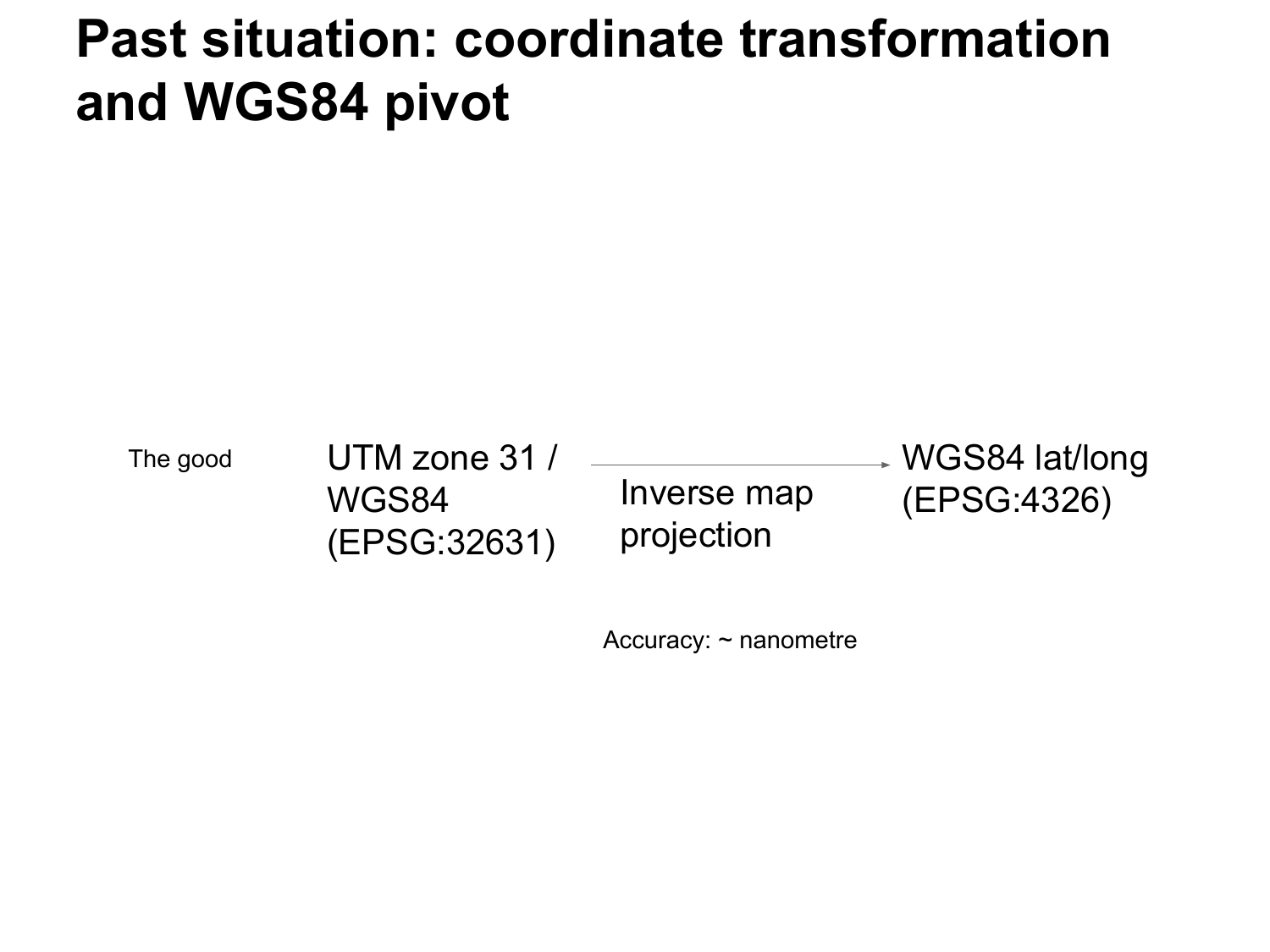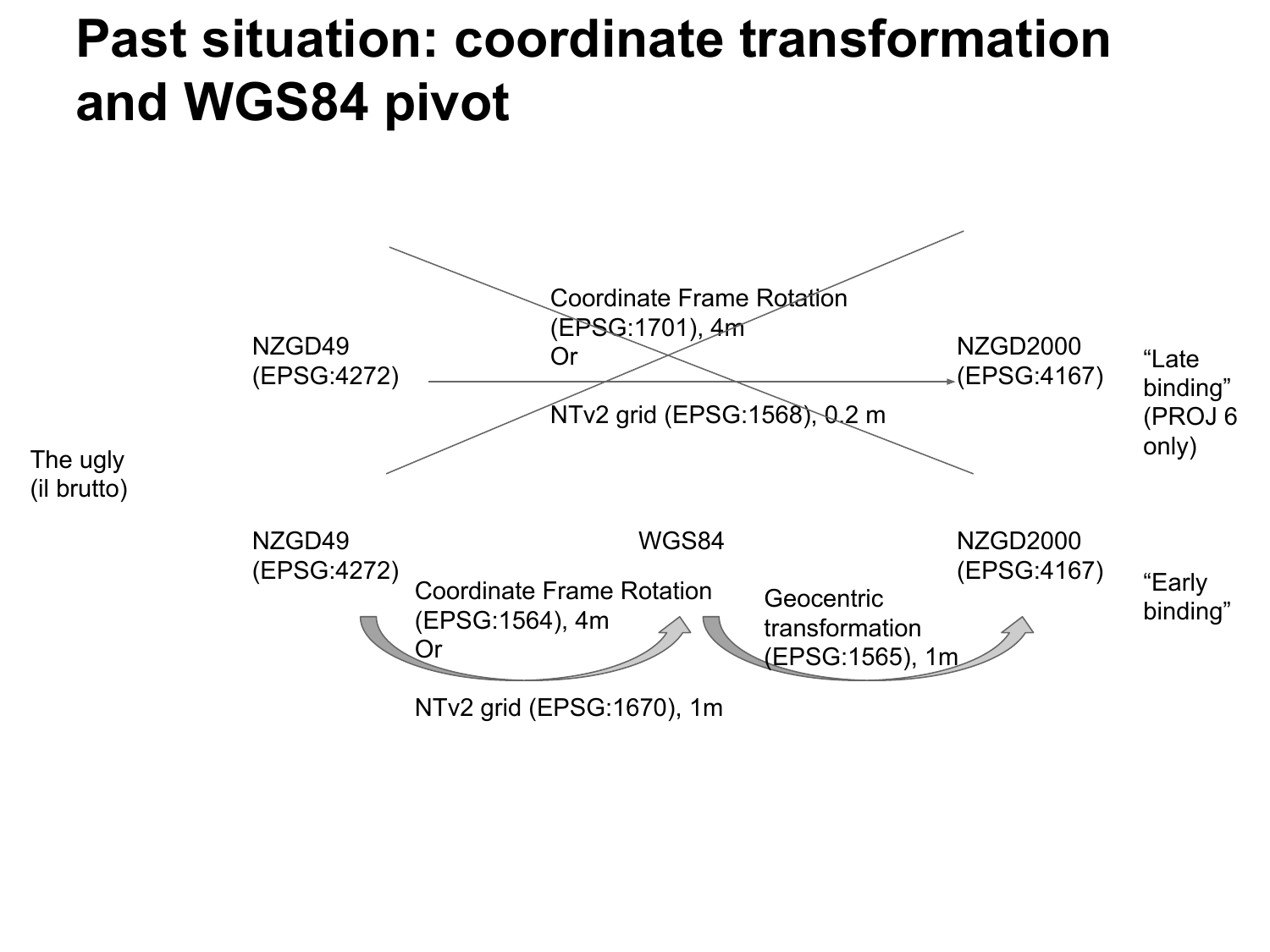The bad

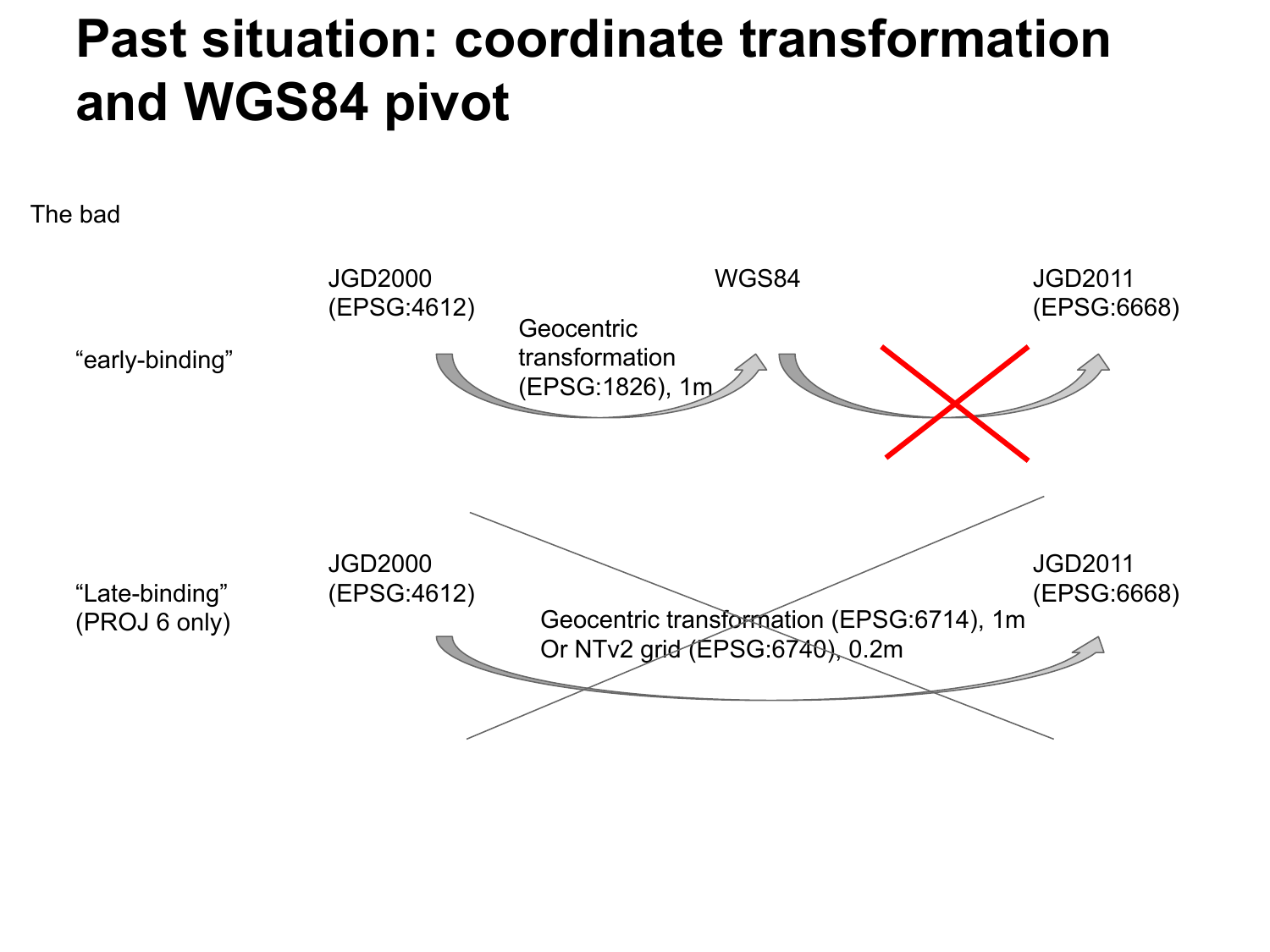Another bad

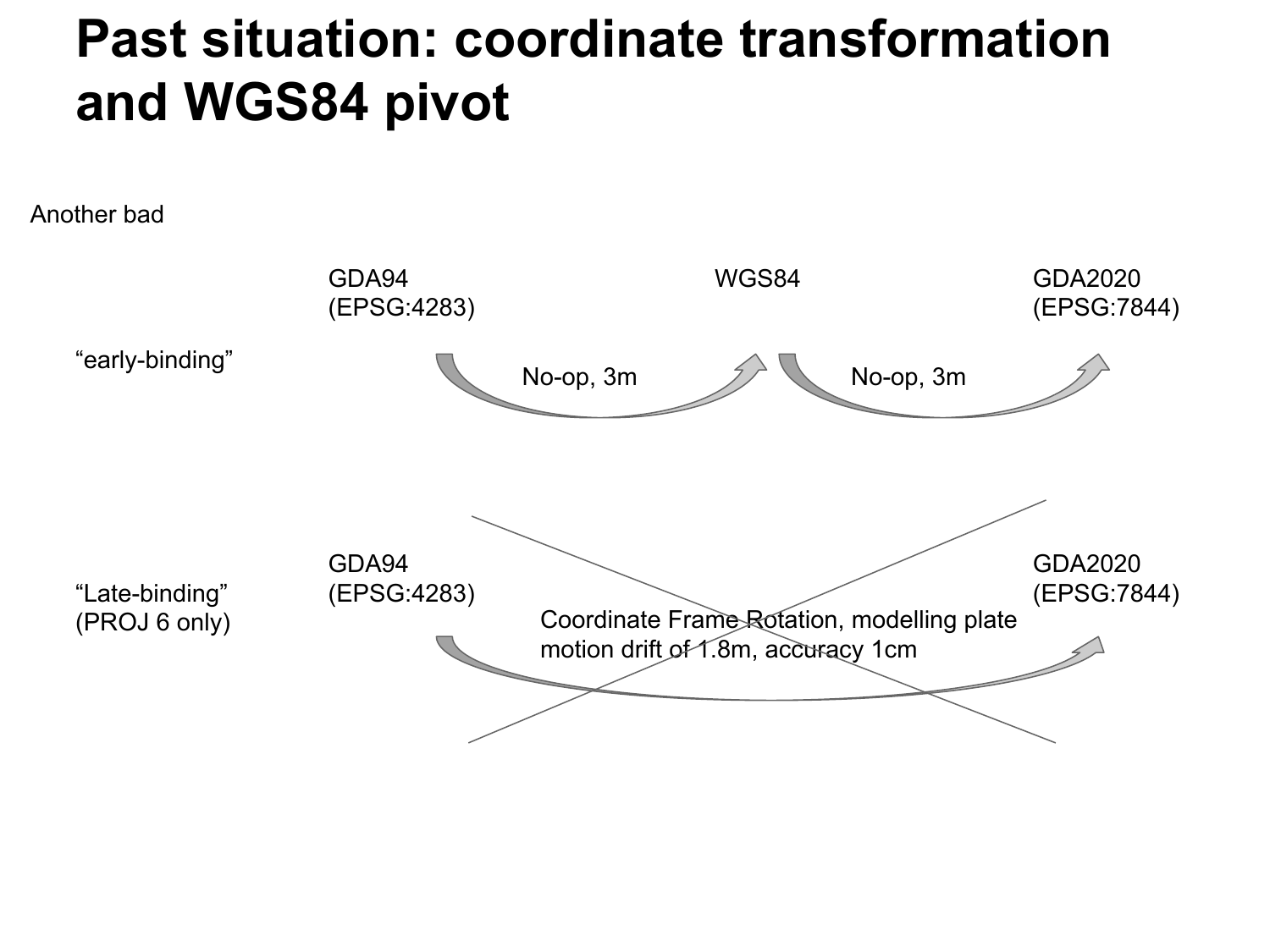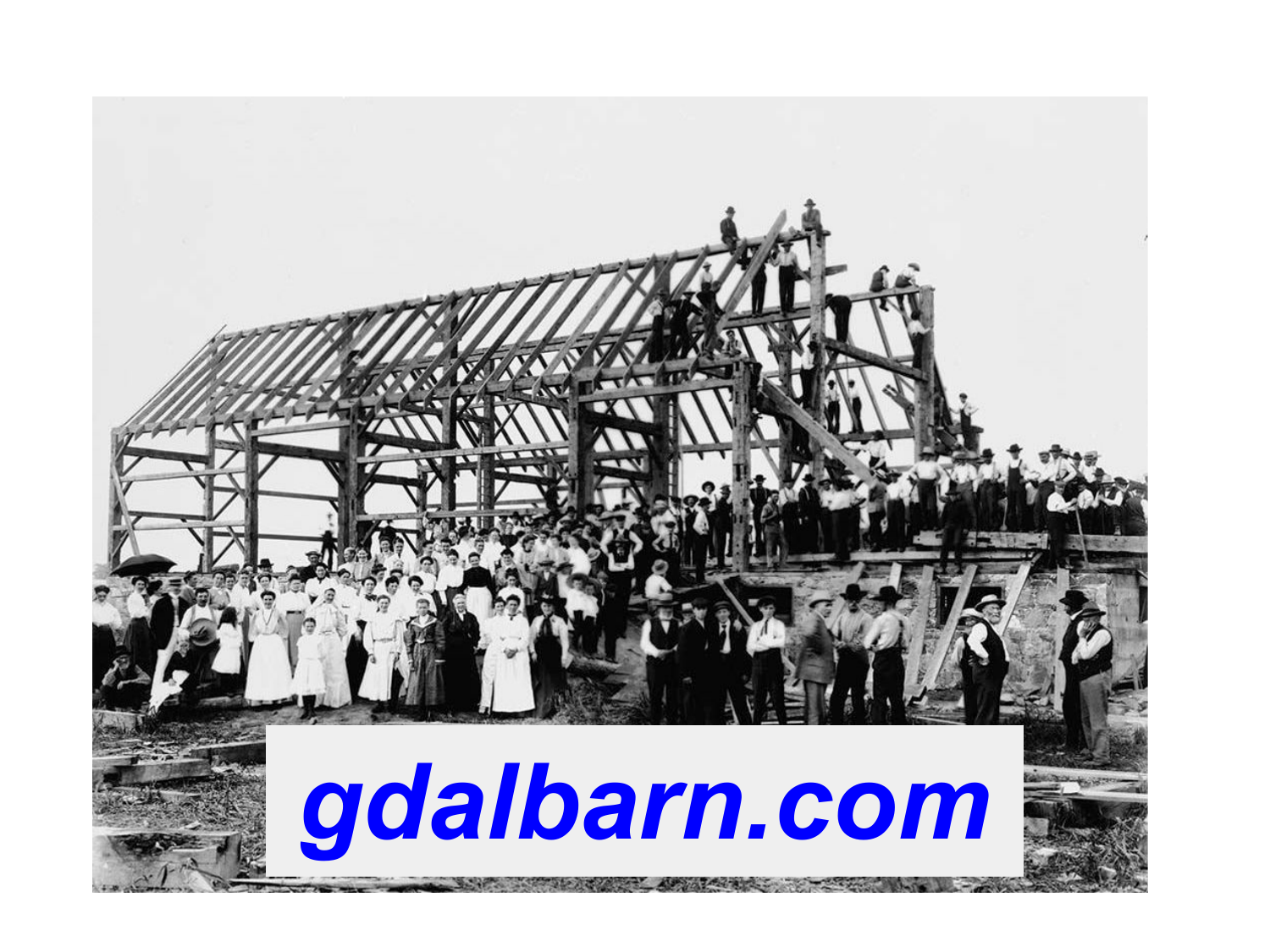## **PROJ 6 work**

- Manages directly WKT (previously in GDAL)
	- ESRI WKT
	- WKT1 (GDAL variant)
	- WKT2:2015 (OGC 12-063r5)
	- WKT2:2019 (OGC 18-010)
- C++ class hierarchy implementing OGC Abstract Topic 2 (Referencing by coordinates) / ISO-19111:2019
- # of LOC doubled !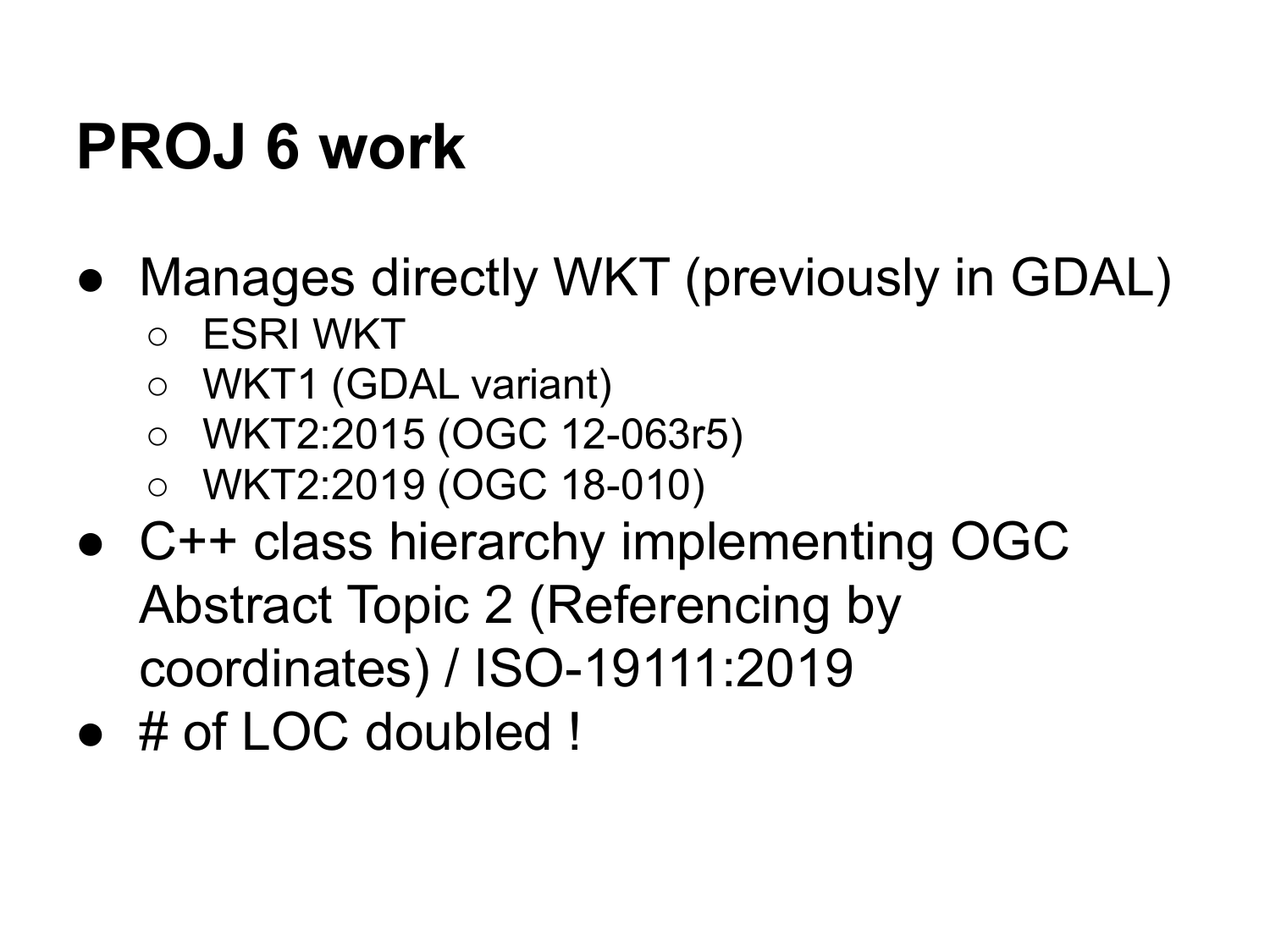## **PROJ 6 work**

- SQLite database to store SRS definition
	- No longer CSV files duplicated among software
	- Better query capabilities
	- Multi-catalog: EPSG, ESRI, IGNF
- "Late-binding" CRS transformations
- Use of area of uses
- Temporal component handling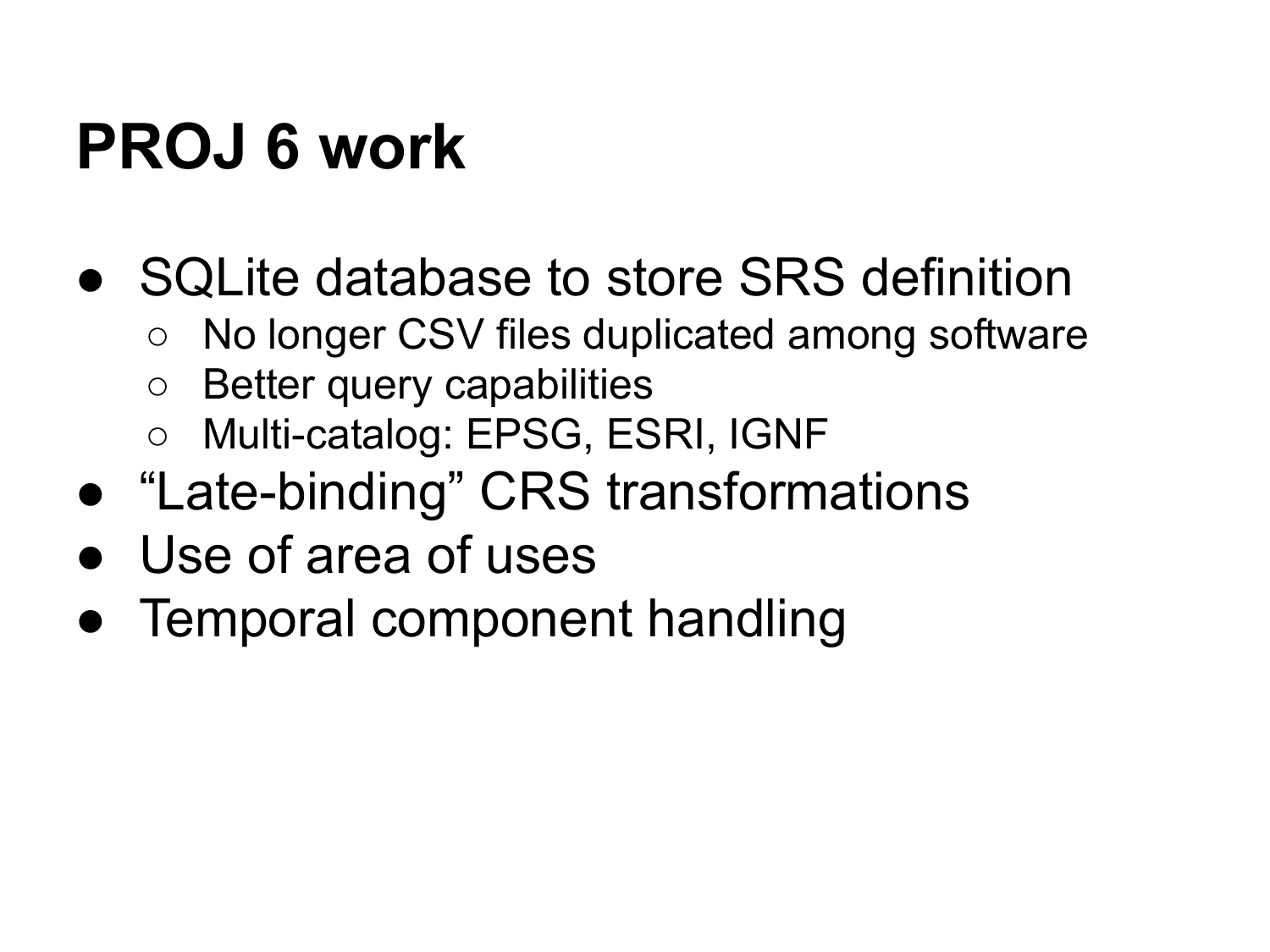## **PROJ 6 work**

- New command line utility: projinfo
- Query for CRS or coordinate operation
- Guess EPSG codes from PROJ or WKT Output as PROJ or WKT strings
- Examples:
	- projinfo EPSG:4326
	- projinfo -s GDA94 -t GDA2020 --summary

Candidate operations found: 5

EPSG:8048, GDA94 to GDA2020 (1), 0.01 m, Australia - GDA

EPSG:8447, GDA94 to GDA2020 (2), 0.05 m, Australia - onshore, at least one grid missing

EPSG:8446, GDA94 to GDA2020 (3), 0.05 m, Australia - onshore, at least one grid missing

EPSG:8445, GDA94 to GDA2020 (5), 0.05 m, Cocos (Keeling) Islands - onshore, at least one grid missing

EPSG:8444, GDA94 to GDA2020 (4), 0.05 m, Christmas Island - onshore, at least one grid missing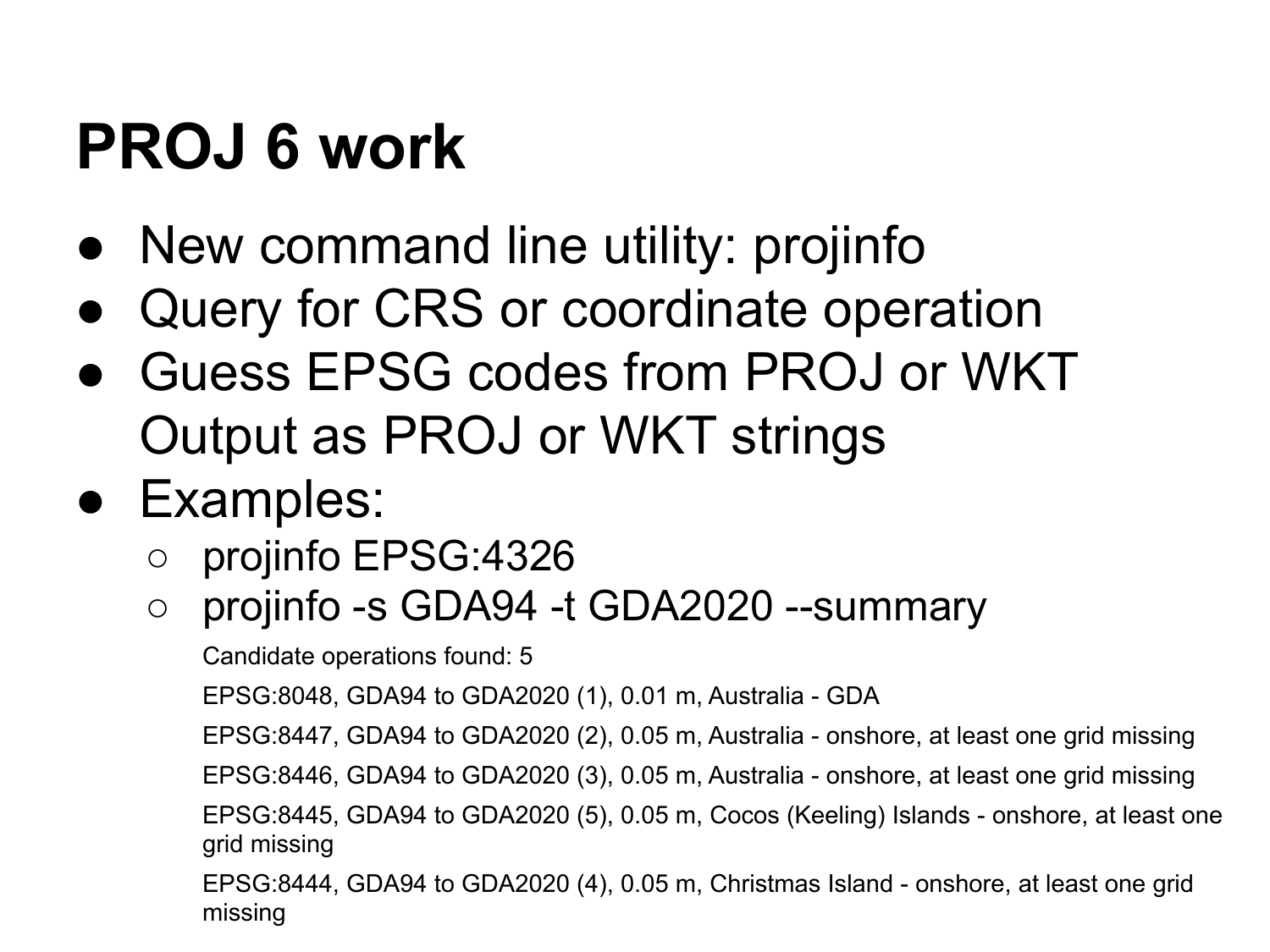### **Attendance participation needed...**

Question: what is the CRS designated by this PROJ string ?

+proj=longlat +ellps=GRS80  $+$ towgs84=0,0,0,0,0,0,0 +no defs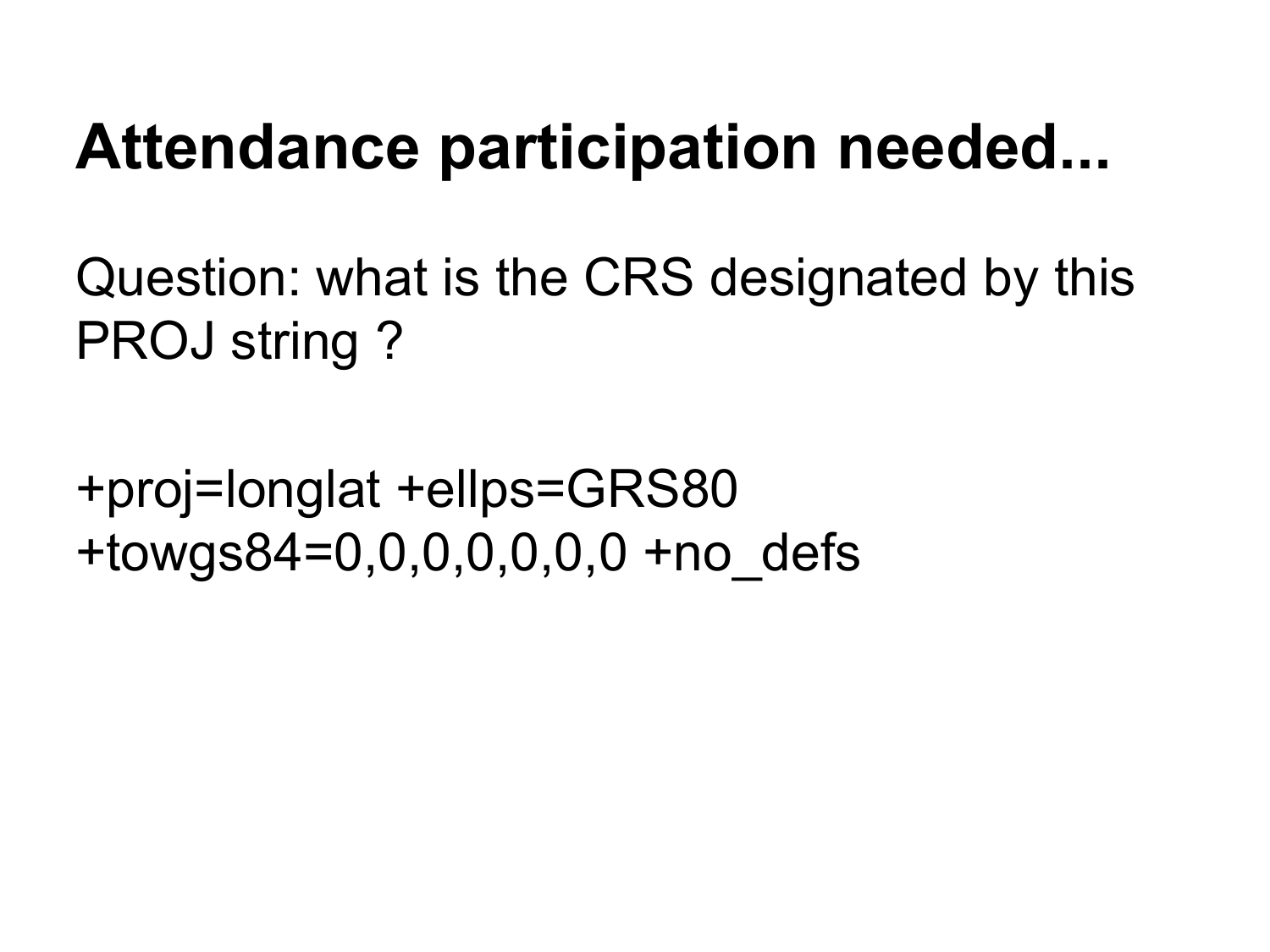# **Do NOT use PROJ strings for CRS !**

Answer:

- ETRS89, (Europe)
- GDA94, (Australia)
- GDA2020,(Australia)
- JGD2000, (Japan)
- NZGD2000, (New Zealand)
- NAD83(2011), (North America),
- SIRGAS 2000, (Latin America)
- And many others !

⇒ Use EPSG codes or WKT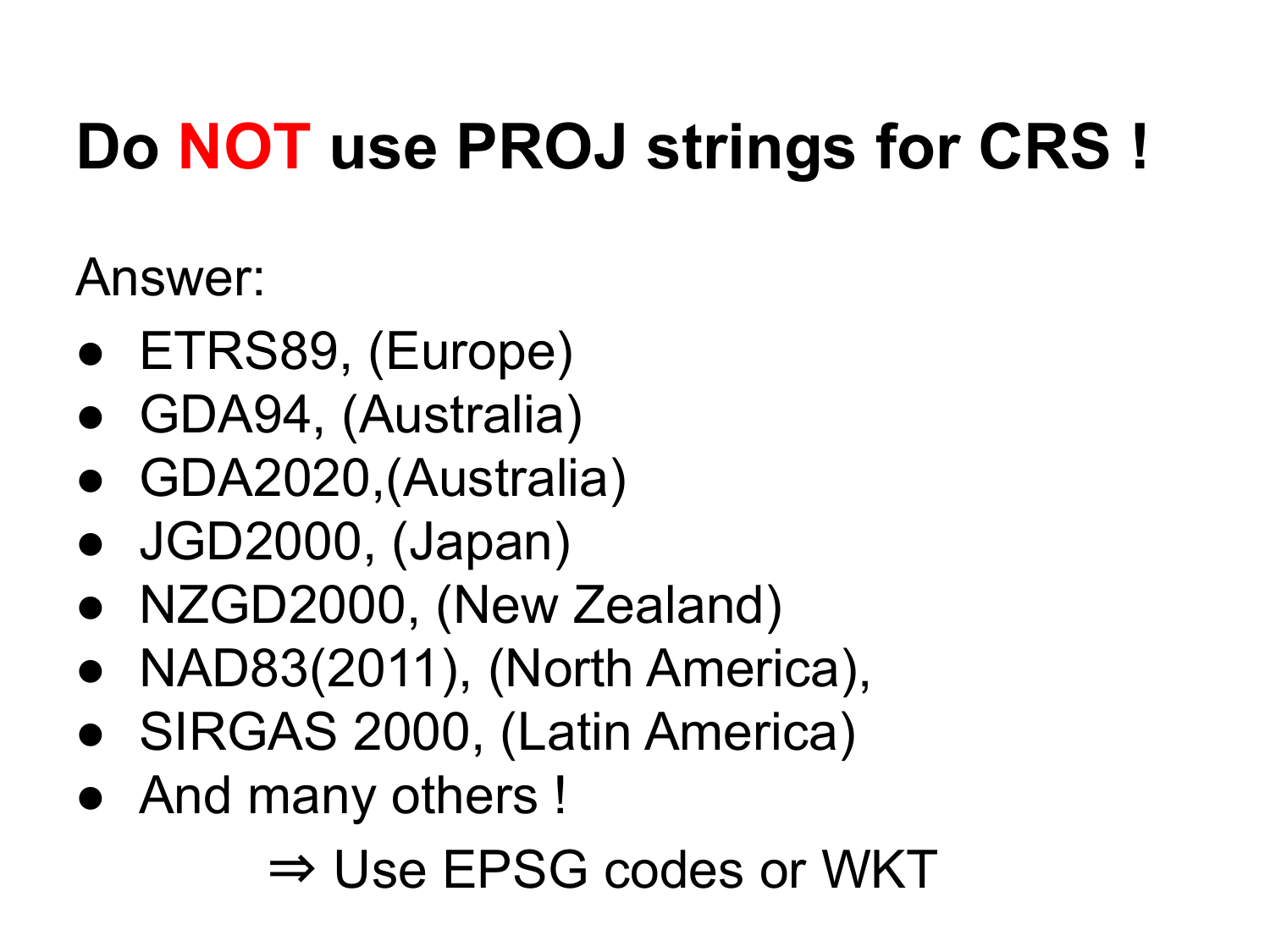# **GDAL 3 work**

- PROJ 6 is a required dependency
- All WKT support has been moved to PROJ. Support for WKT2:2015 and :2019
- No longer any CSV file related to CRS  $\rightarrow$ use PROJ database
- Time-dependent coordinate operations possible.
- $\bullet$  -ct {proj pipeline} switch to ogr2ogr, gdalwarp, gdaltransform
- EPSG axis order compliant by default !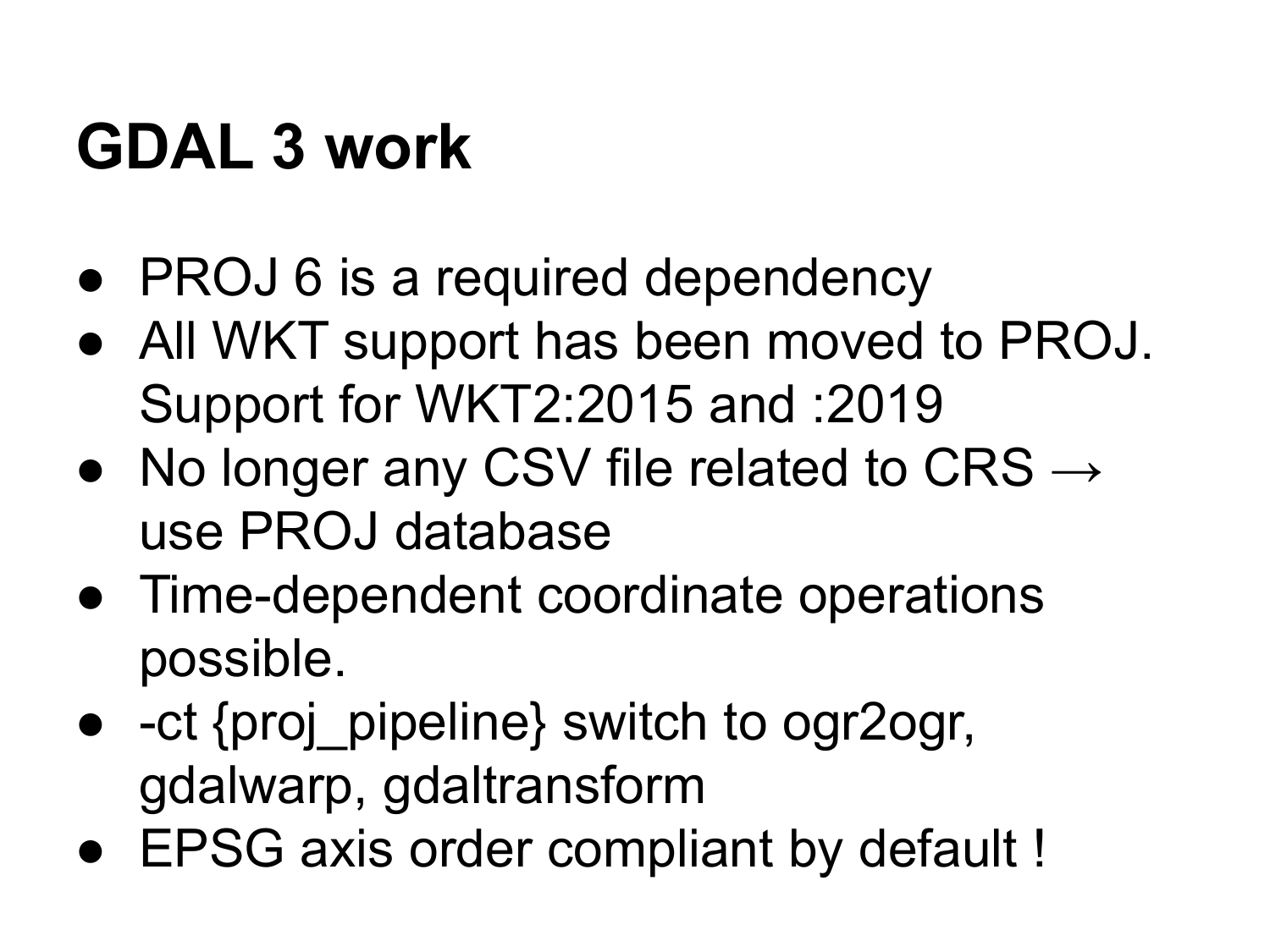## **libgeotiff 1.5 work**

- PROJ 6 is a required dependency
- No longer any CSV file related to CRS  $\rightarrow$ use PROJ database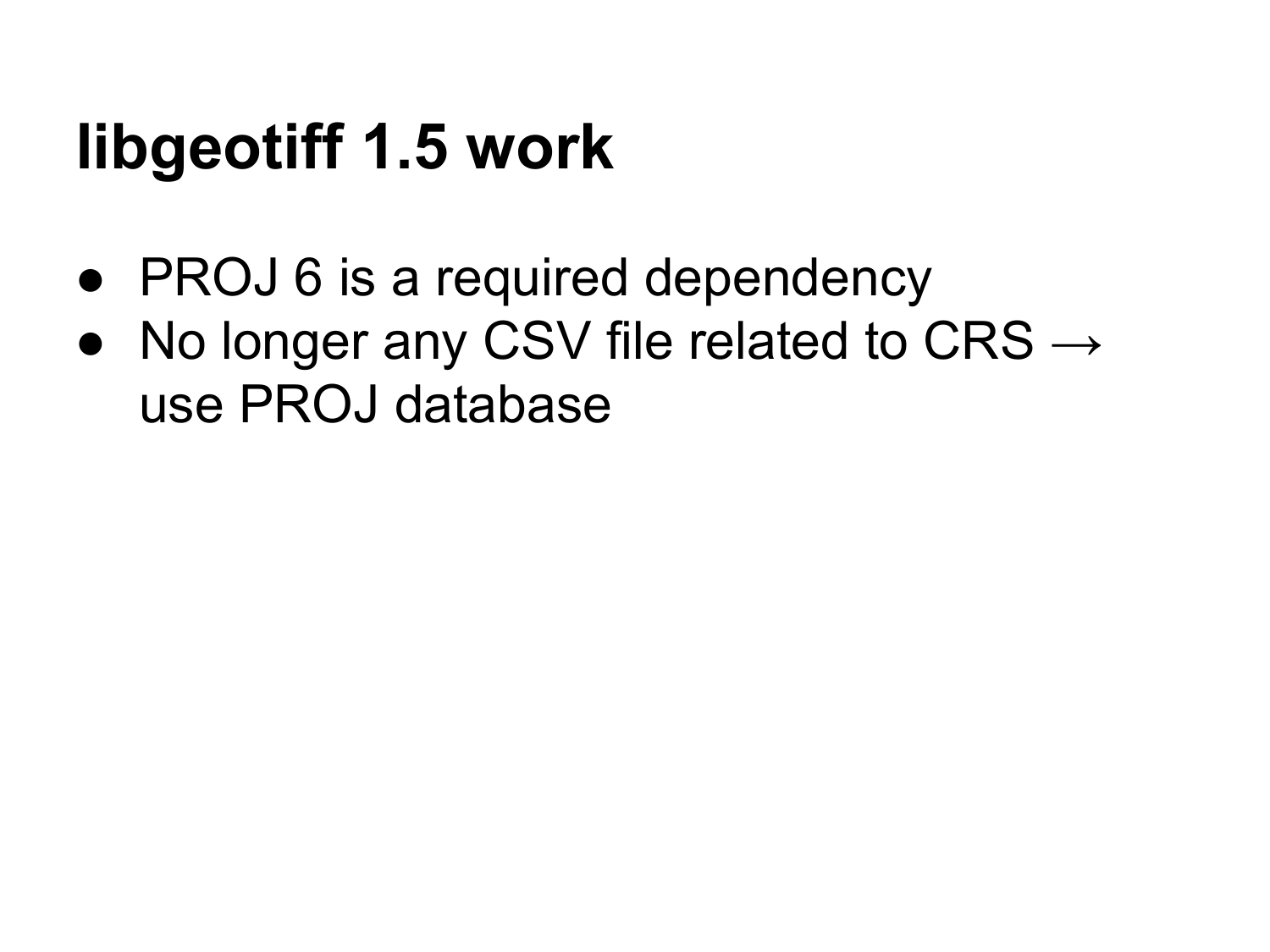# **Adoption**

- PROJ 6.1, GDAL 3.0.1 and libgeotiff 1.5.1 are out
- PROJ 6 adoption:
	- pyproj 2.0
	- rasterio 1.0.25
	- QGIS 3.8 can use PROJ 6 capabilities (require manual building for now)
	- GRASS 7.8
	- PostGIS 3.0dev
	- PDAL 2
	- MapServer 8
	- Full list at

<https://github.com/OSGeo/PROJ/wiki/proj.h-adoption-status>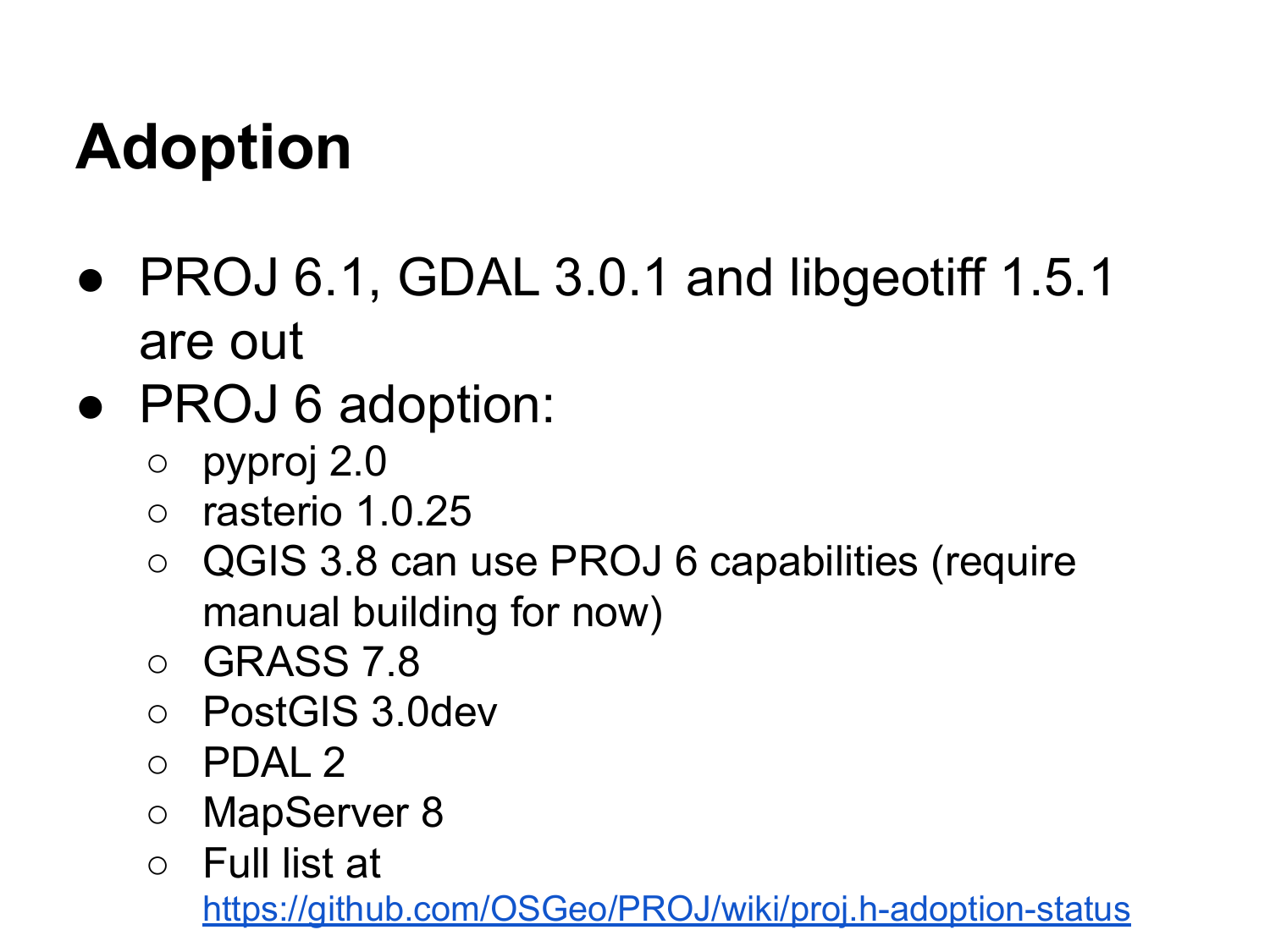## **Thanks to the sponsors of GDAL barn !**